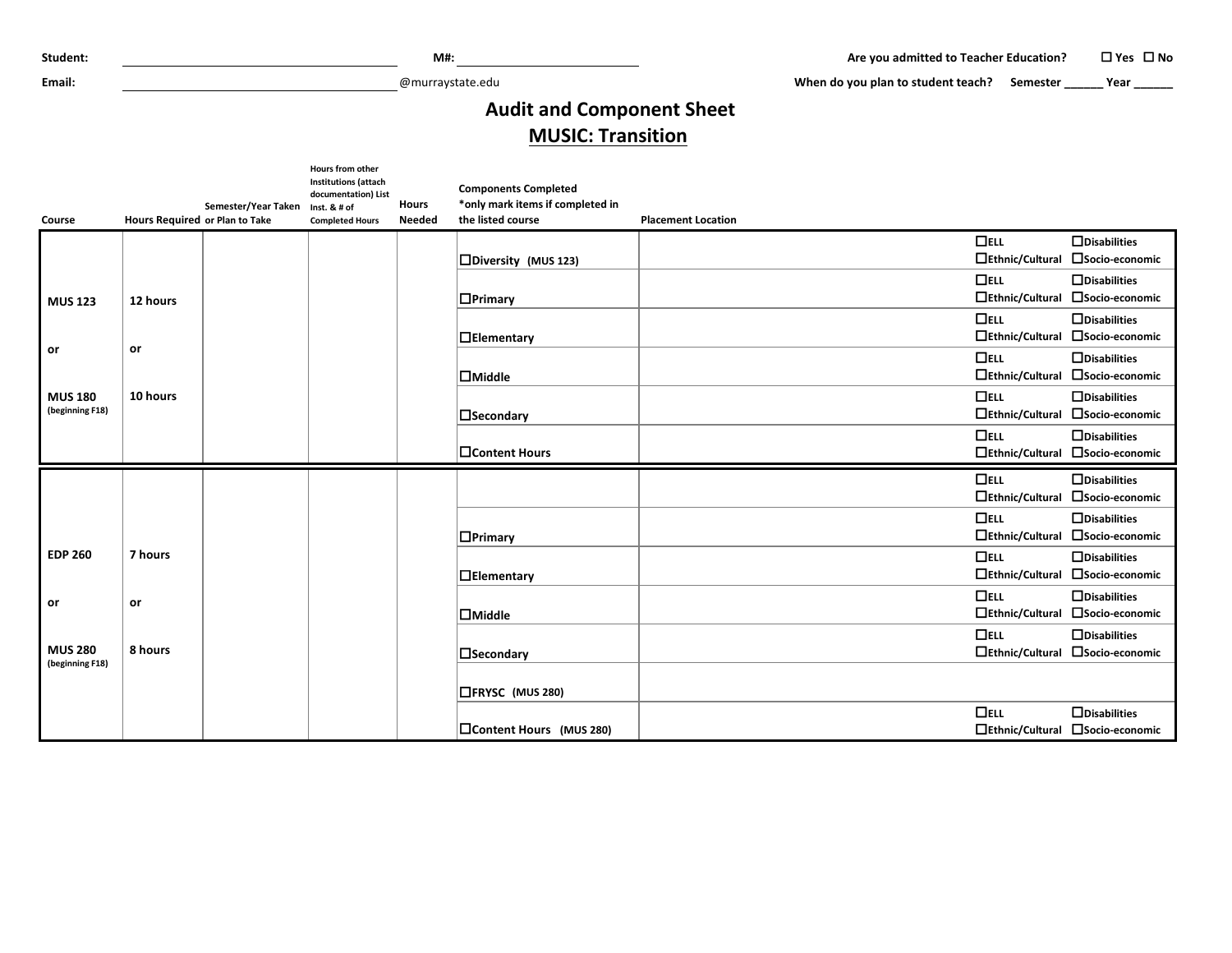| Course                                  | Hours Required or Plan to Take                     | Semester/Year Taken | Hours from other<br><b>Institutions (attach</b><br>documentation) List<br>Inst. & # of<br><b>Completed Hours</b> | <b>Hours</b><br><b>Needed</b> | <b>Components Completed</b><br>*only mark items if completed in<br>the listed course | <b>Placement Location</b> |                                      |                                                         |
|-----------------------------------------|----------------------------------------------------|---------------------|------------------------------------------------------------------------------------------------------------------|-------------------------------|--------------------------------------------------------------------------------------|---------------------------|--------------------------------------|---------------------------------------------------------|
|                                         |                                                    |                     |                                                                                                                  |                               | □FRYSC (SED 300)                                                                     |                           |                                      |                                                         |
|                                         |                                                    |                     |                                                                                                                  |                               |                                                                                      |                           | $\Box$ ELL                           | $\Box$ Disabilities<br>□Socio-economic                  |
| <b>SED 300</b>                          | 7 hours                                            |                     |                                                                                                                  |                               | $\Box$ Diversity                                                                     |                           | $\Box$ Ethnic/Cultural<br>$\Box$ ELL | $\Box$ Disabilities                                     |
|                                         |                                                    |                     |                                                                                                                  |                               | $\Box$ Co-teaching (MUS 380)                                                         |                           |                                      | □Ethnic/Cultural □Socio-economic                        |
| or                                      | or                                                 |                     |                                                                                                                  |                               | □Tutor RTI (MUS 380)                                                                 |                           | $\Box$ ELL                           | $\Box$ Disabilities<br>□Ethnic/Cultural □Socio-economic |
| <b>MUS 380</b>                          | 10 hours                                           |                     |                                                                                                                  |                               | $\square$ PLC                                                                        |                           | $\Box$ ELL                           | $\Box$ Disabilities<br>□Ethnic/Cultural □Socio-economic |
| (beginning F18)                         |                                                    |                     |                                                                                                                  |                               | □ Assist teachers                                                                    |                           | $\Box$ ELL                           | $\Box$ Disabilities<br>□Ethnic/Cultural □Socio-economic |
|                                         |                                                    |                     |                                                                                                                  |                               | (MUS 380)<br>□Teach small/large groups                                               |                           | $\Box$ ELL                           | $\Box$ Disabilities<br>□Ethnic/Cultural □Socio-economic |
| <b>EDU 403</b>                          | 3 hours                                            |                     |                                                                                                                  |                               |                                                                                      |                           |                                      |                                                         |
| (not offered after<br>F18)              | or                                                 |                     |                                                                                                                  |                               | □School-Based Council Meeting                                                        |                           |                                      |                                                         |
| or<br><b>MUS 480</b><br>(beginning S19) | 0 hours                                            |                     |                                                                                                                  |                               | □School Board Meeting                                                                | <b>Board of Education</b> |                                      |                                                         |
|                                         | 2 hours<br>or                                      |                     |                                                                                                                  |                               | $\square$ PLC                                                                        |                           |                                      |                                                         |
| <b>MUS 301</b>                          | 6 hours (beginning<br>S19                          |                     |                                                                                                                  |                               |                                                                                      |                           | $\Box$ ELL                           | $\Box$ Disabilities<br>□Ethnic/Cultural □Socio-economic |
| <b>MUS 303</b>                          | 3 hours<br>or<br><b>0 hours</b> (beginning<br>F18) |                     |                                                                                                                  |                               |                                                                                      |                           | $\Box$ ELL<br>$\Box$ Ethnic/Cultural | $\Box$ Disabilities<br>□Socio-economic                  |